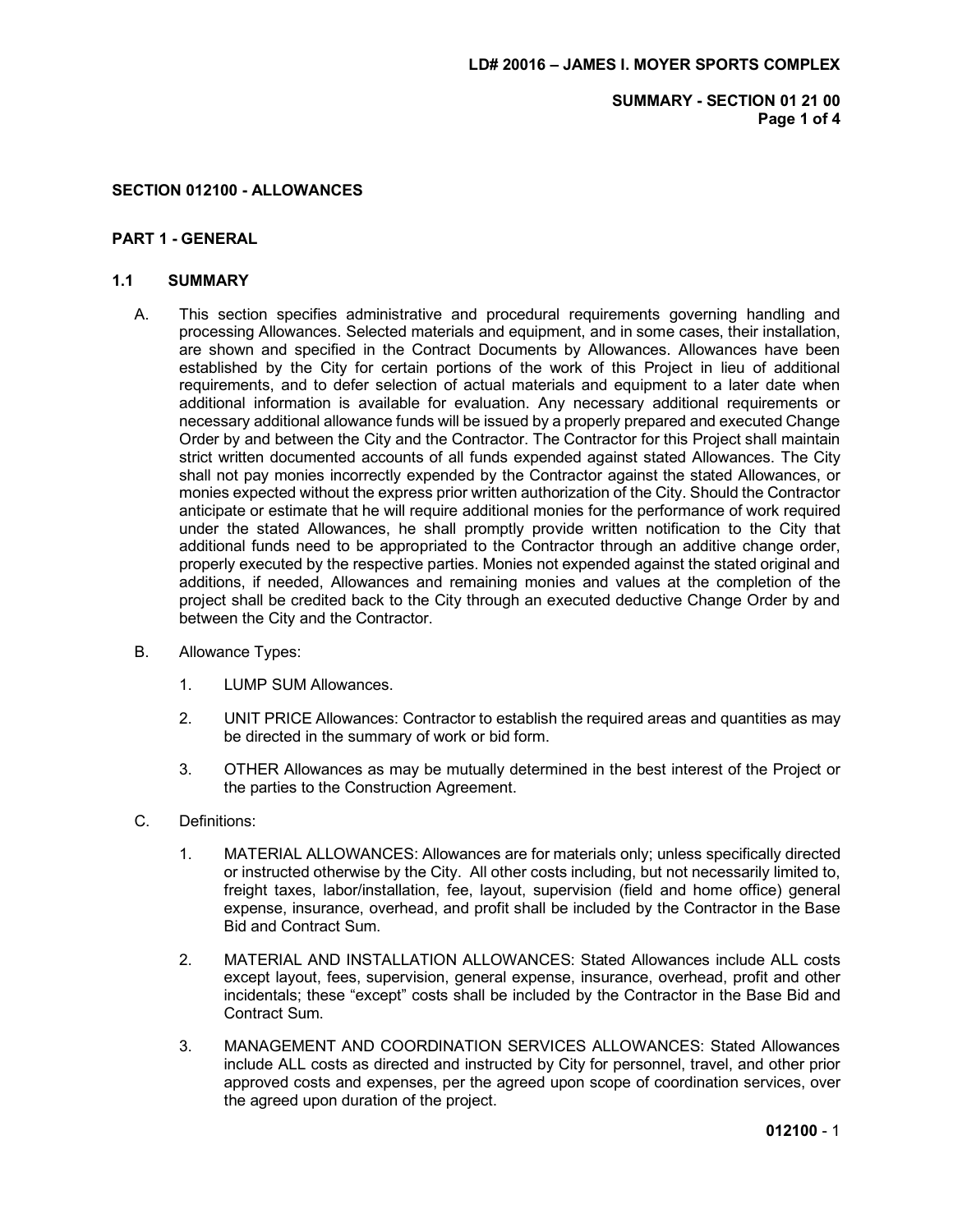SUMMARY - SECTION 01 21 00 Page 2 of 4

# 1.2 SELECTION AND PURCHASE

- A. Within thirty (30) calendar days of the date of Notice to Proceed; the Contractor, the City and the Project Designer shall meet to establish the schedule by which needed activities and tasks to be performed under the Allowance shall occur.
	- 1. Contractor for this work shall obtain proposals and/or develop cost estimates or fee schedules for each allowance for use by the City in making final selections; include recommendations that are relevant to performance of the work.
	- 2. When directed by the City, the Contractor shall purchase products and systems as selected by the City from the designated vendor(s) and/or material supplier(s).

## 1.3 SUBMITTALS

- A. Contractor shall submit proposals for purchase of products or systems included in Allowances, in the form and manner specified by the City; unless the Contractor shall present and provide a reasonable and timely objection; and if said objection is raised by the Contractor, he shall offer a reasonable alternative for consideration by the City, for eventual acceptance by both parties.
- B. Contractor shall submit invoices or delivery slips with and as a part of any monthly application and certificate for payment request to the City to indicate actual quantities of materials delivered to the site for use in fulfillment of each allowance. Payments shall be made in a prompt and timely manner, and if so needed or necessary special payment procedures where and when deemed by the City, so as not to delay or disrupt the services to be performed or provided.

#### 1.4 LUMP-SUM ALLOWANCES

- A. Allowance shall include cost to Contractor of specific products and materials ordered by Owner or selected by Designer under allowance and shall include applicable taxes, freight, and delivery to Project site.
- B. Unless otherwise indicated, Contractor's costs for receiving and handling at Project site, labor, installation, overhead and profit, and similar costs related to products and materials ordered by Owner or selected by Designer under allowance shall be included as part of the Contract Sum and not part of the allowance.
- C. Unused Materials: Return unused materials purchased under an allowance to manufacturer or supplier for credit to Owner, after installation has been completed and accepted.
	- 1. If requested by Designer, retain and prepare unused material for storage by Owner. Deliver unused material to Owner's storage space as directed.

### 1.5 ADJUSTMENT OF ALLOWANCES

- A. Allowance Adjustment: To adjust allowance amounts, prepare a Change Order proposal based on the difference between purchase amount and the allowance, multiplied by final measurement of work-in-place where applicable. If applicable, include reasonable allowances for cutting losses, tolerances, mixing wastes, normal product imperfections, and similar margins.
	- 1. Include installation costs in purchase amount only where indicated as part of the allowance.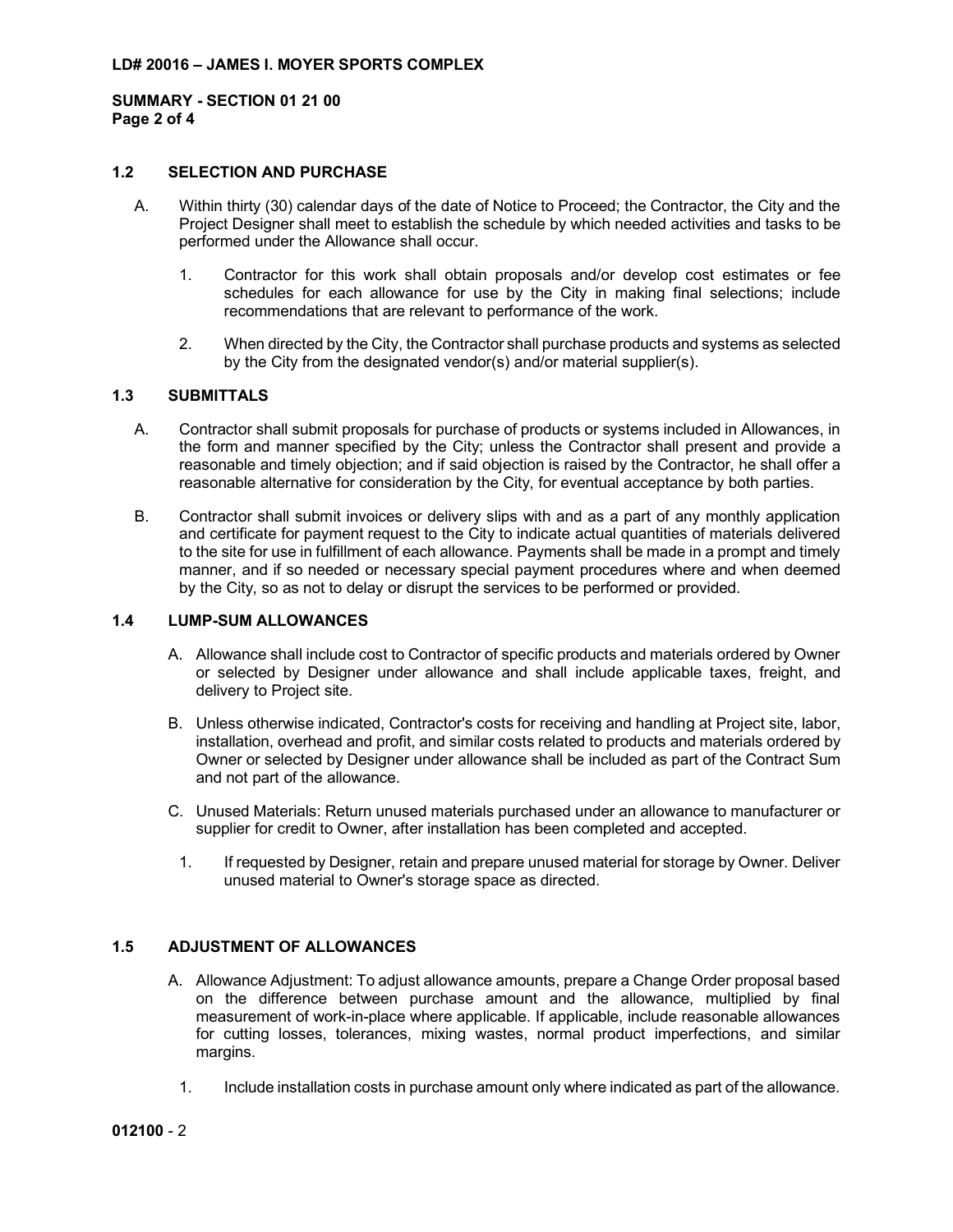SUMMARY - SECTION 01 21 00 Page 3 of 4

- 2. If requested, prepare explanation and documentation to substantiate distribution of overhead costs and other markups.
- 3. Submit substantiation of a change in scope of Work, if any, claimed in Change Orders related to unit-cost allowances.
- 4. Owner reserves the right to establish the quantity of work-in-place by independent quantity survey, measure, or count.
- B. Submit claims for increased costs because of a change in scope or nature of the allowance described in the Contract Documents, whether for the purchase order amount or Contractor's handling, labor, installation, overhead, and profit.
	- 1. Do not include Contractor's or subcontractor's indirect expense in the Change Order cost amount unless it is clearly shown that the nature or extent of Work has changed from what could have been foreseen from information in the Contract Documents.
- 2. No change to Contractor's indirect expense is permitted for selection of higher- or lowerpriced materials or systems of the same scope and nature as originally indicated.

### PART 2 - PRODUCTS (Not used)

### PART 3 - EXECUTION

#### 3.1 INSPECTION

A. Inspect products covered by an allowance promptly upon delivery for damage or defects.

#### 3.2 PREPARATION

A. Coordinate materials and their installation for each allowance with related materials and installations to ensure that each allowance item is completely integrated and interfaced with related construction activities.

## 3.3 SCHEDULE OF ALLOWANCES

A. Allowance No. 1: A/V, Low Voltage Systems

Material and Installation Allowance: Include the lump sum of One-hundred sixty-five thousand dollars (\$165,000.00) for the installation of A/V and Low Voltage Systems. The General Contractor is to contract with a qualified third-party contractor designated by the Owner for all labor and materials associated with this scope of work.

B. Allowance No. 2: Pavilion Ceiling Repair

Material and Installation Allowance: Include the lump sum of Twenty thousand dollars (\$20,000.00) for the repairs to damaged sections of the wood ceiling at the Picnic Pavilion where designated by the Owner and as identified in the Contract Documents for all labor and materials associated with this scope of work.